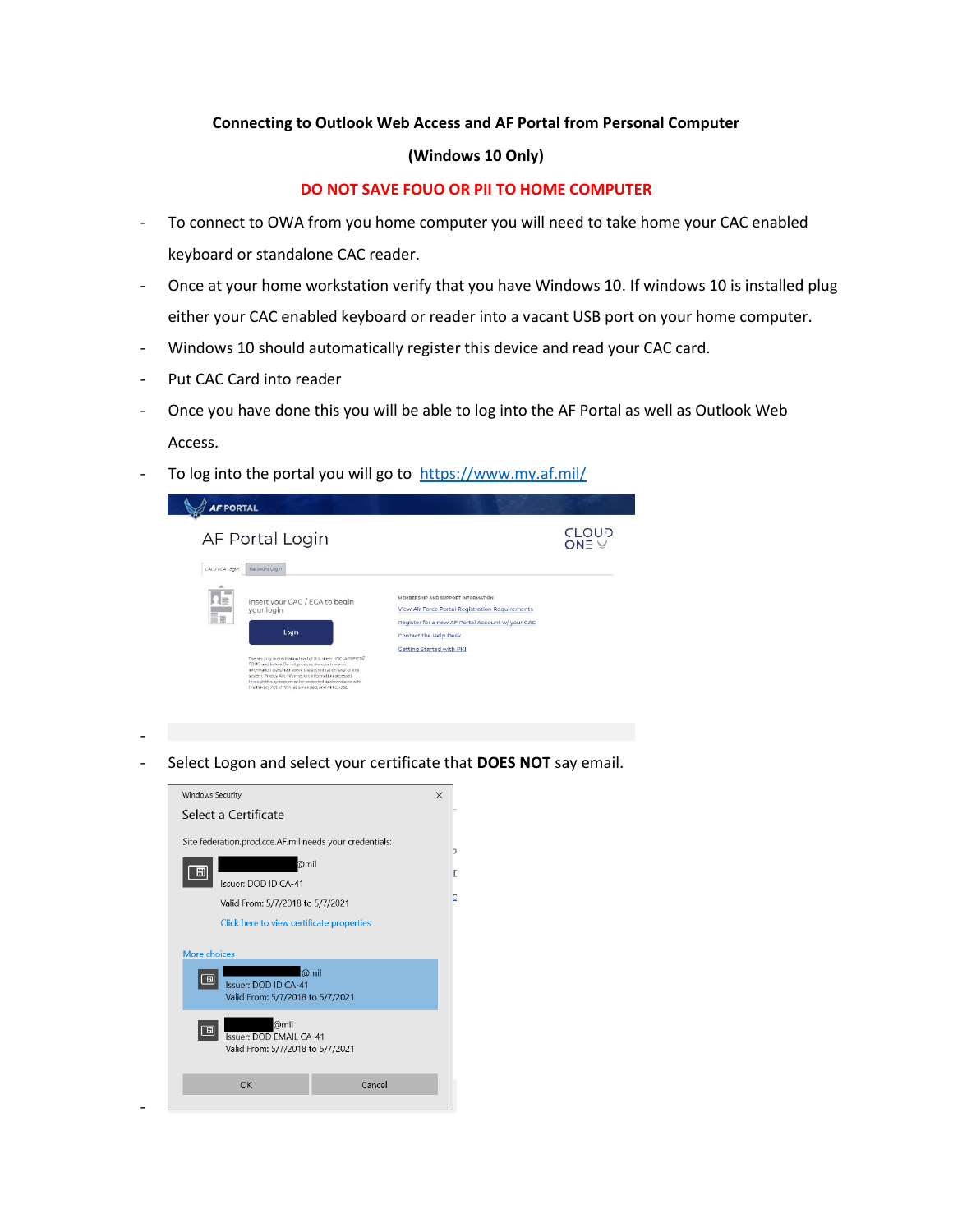- You should now have access to the portal.
- To log into Outlook you will need to go t[o https://owa.us.af.mil](https://owa.us.af.mil/)
- Once you connect it will prompt you to choose a certificate. Be sure to choose the non-email
	- cert for this as well.

-

| Windows Security                                                    | $\times$ |
|---------------------------------------------------------------------|----------|
| Select a Certificate                                                |          |
| Site federation.prod.cce.AF.mil needs your credentials:<br>@mil     |          |
| Issuer: DOD ID CA-41                                                |          |
| Valid From: 5/7/2018 to 5/7/2021                                    |          |
| Click here to view certificate properties                           |          |
| More choices                                                        |          |
| <b>Issuer: DOD ID CA-41</b><br>Valid From: 5/7/2018 to 5/7/2021     | @mil     |
| @mil<br>Issuer: DOD EMAIL CA-41<br>Valid From: 5/7/2018 to 5/7/2021 |          |
| OK                                                                  | Cancel   |
|                                                                     |          |

## **DoD Warning and Consent Banner** You are accessing a U.S. Government (USG) Information System (IS) that is provided for USG-authorized use only. By using this IS (which includes any device attached to this IS), you consent to the following conditions: • The USG routinely intercepts and monitors communications on this IS for purposes including, but not limited to, penetration testing, COMSEC monitoring, network operations and defense, personnel misconduct (PM), law enforcement (LE), and counterintelligence (CI) investigations. At any time, the USG may inspect and seize data stored on this IS. Communications using, or data stored on, this IS are not private, are subject to routine monitoring, interception, and search, and may be disclosed or used for any USG authorized purpose. This IS includes security measures (e.g., authentication and access controls) to protect USG interests--not for your personal benefit or privacy. Notwithstanding the above, using this IS does not constitute consent to PM, LE or CI investigative searching or monitoring of the content of privileged communications, or work product, related to personal representation or services by attorneys, psychotherapists, or clergy, and their assistants. Such communications and work product are private and confidential. See User Agreement for details. **OK**

Select OK once you connect and your Outlook should load. Due to high demands you might have to enter PIN multiple times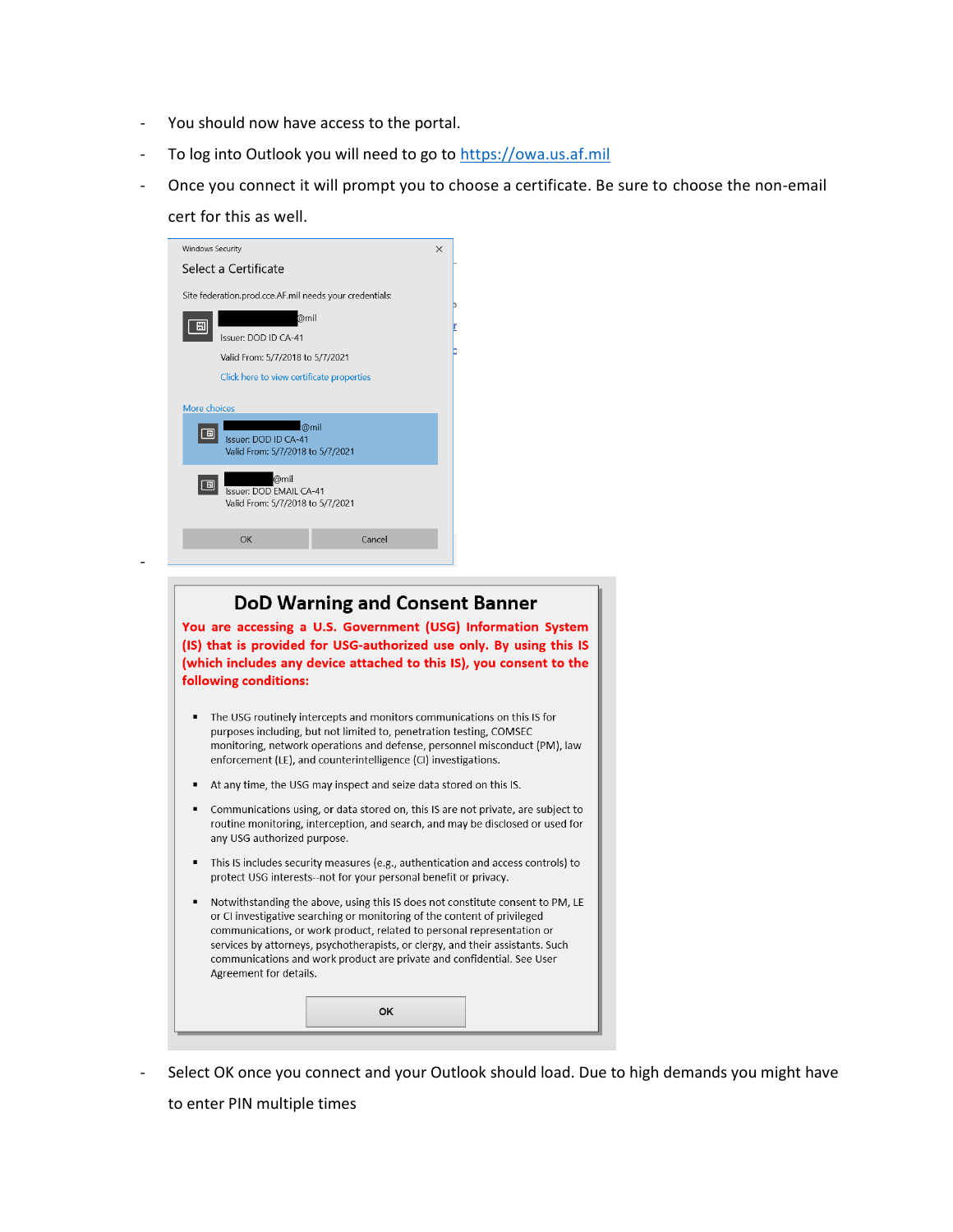- Once inside you will need to load S/MIME to be able to view Encrypted Emails. To do so go to the top right of the screen and select the gear icon.



- Next select Manage Add-ons from the drop down

- From here on the left side of the screen select the drop down that says mail and then scroll down until you see S/MIME
- In the center of the screen you should see click here to install S/MIME

-

-

| 冊<br>Outlook<br>Office 365                  |                                                                                                                                                                           | Ω                                                              |
|---------------------------------------------|---------------------------------------------------------------------------------------------------------------------------------------------------------------------------|----------------------------------------------------------------|
| <b>O</b> Options<br>Light version           |                                                                                                                                                                           | Settings                                                       |
| $\hat{\phantom{a}}$<br>Region and time zone | <b>El</b> Save<br>X Discard                                                                                                                                               |                                                                |
| Text messaging                              | S/MIME settings                                                                                                                                                           | Search all settings                                            |
| Export                                      |                                                                                                                                                                           |                                                                |
| ≁ Mail                                      |                                                                                                                                                                           |                                                                |
| * Automatic processing                      | S/MIME lets you encrypt and digitally sign email messages you send, view encrypted content in messages you<br>receive, and verify senders' digital signatures. Learn more | Automatic replies<br>Create an automatic reply (Out of office) |
| Automatic replies                           | To use S/MIME, you need to install the S/MIME control. To install it click here                                                                                           | message.                                                       |
| Inbox and sweep rules                       |                                                                                                                                                                           |                                                                |
| Junk email reporting<br>Mark as read        | Encrypt contents and attachments for all messages I send                                                                                                                  | Display settings                                               |
| Message options                             | Add a digital signature to all messages I send                                                                                                                            | Choose how your Inbox should be organized.                     |
| Read receipts                               | Automatically choose the best certificate for digital signing                                                                                                             |                                                                |
| Reply settings                              |                                                                                                                                                                           | <b>Offline settings</b>                                        |
| Retention policies                          |                                                                                                                                                                           | Use this computer when you're not connected                    |
| Suggested replies                           |                                                                                                                                                                           | to a network.                                                  |
| Undo send                                   |                                                                                                                                                                           |                                                                |
| * Accounts                                  |                                                                                                                                                                           | Manage add-ins                                                 |
| Block or allow                              |                                                                                                                                                                           | Turn add-ins from your favorite app vendors on<br>and off.     |
| Forwarding                                  |                                                                                                                                                                           |                                                                |
| POP and IMAP                                |                                                                                                                                                                           | Theme                                                          |
| * Attachment options                        |                                                                                                                                                                           | Default theme                                                  |
| Attachment preference                       |                                                                                                                                                                           |                                                                |
| Storage accounts                            |                                                                                                                                                                           | Notifications                                                  |
| * Layout                                    |                                                                                                                                                                           | On                                                             |
| Conversations                               |                                                                                                                                                                           |                                                                |
| Email signature                             |                                                                                                                                                                           | Your app settings                                              |
| Focused inbox                               |                                                                                                                                                                           | Office 365                                                     |
| Link preview                                |                                                                                                                                                                           | Mail                                                           |
| Message format                              |                                                                                                                                                                           | Calendar                                                       |
| Message list                                |                                                                                                                                                                           | People                                                         |
| Quick actions                               |                                                                                                                                                                           |                                                                |
| Reading pane                                |                                                                                                                                                                           |                                                                |
| S/MIME                                      |                                                                                                                                                                           |                                                                |
| Clean up melbox                             |                                                                                                                                                                           |                                                                |
| > Calendar<br>$\ddot{}$                     |                                                                                                                                                                           |                                                                |